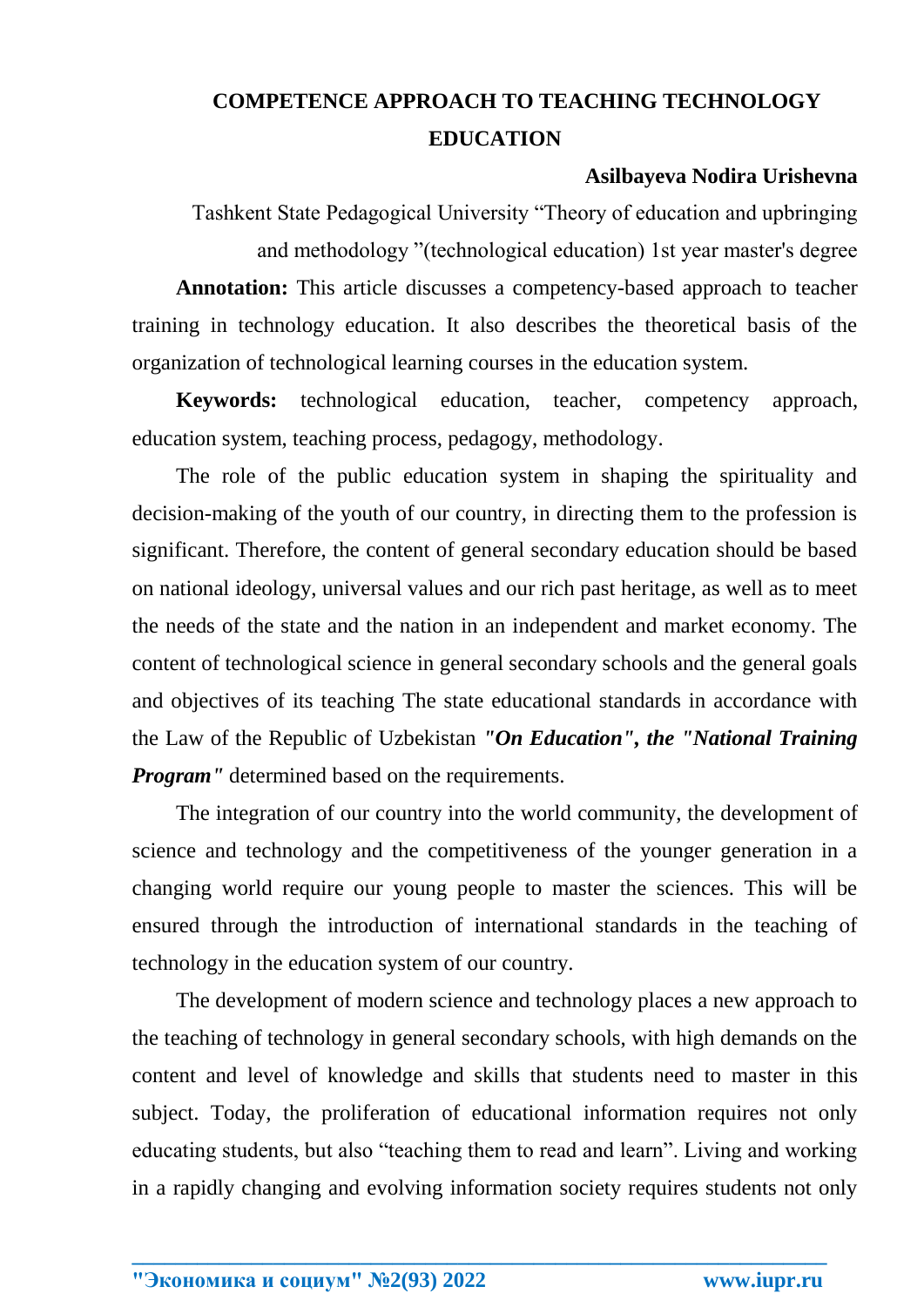to acquire ready-made knowledge, but also to independently search for and process information in a variety of ways and to use it effectively in a variety of life situations. . There has also been a relatively low level of mastery of technology in schools in recent years. In a sense, this can be explained by the fact that the content of technology has a certain theoretical, scientific, logical and practical structure, the content of technology is taught with less connection to vital issues, and the methodology of teaching technology is not improved. Therefore, there are modern requirements for the teaching of technology and it needs to be reconsidered on the basis of a competency-based approach.

The Republican Center for Education with the participation of scientists, specialists, practicing teachers has developed curricula for classes in grades *5-9, which are taught in groups without the division of technology. These curricula are amended by the explanatory letter of the Ministry of Public Education of the Republic of Uzbekistan dated October 31, 2017 "On the basic curriculum for secondary schools of the Republic of Uzbekistan for the 2017-2018* academic year." 343 and sent to general secondary schools. The purpose of the state education standard is to organize the general secondary education system based on the ongoing socio-economic reforms in the country, best practices of developed countries and science and modern information and communication technologies, spiritual development and is to nurture an intellectually developed individual.

## **Basic and general competencies in science:**

*Based on the priority of continuity, membership, personality and interests of students in the Republic of Uzbekistan, the following basic competencies are formed in accordance with their age characteristics.*

**Communicative competence** - to be able to communicate in the native language and in any foreign language in social situations, to adhere to the culture of communication, to form social flexibility, the ability to work effectively in a team.

**Competence in working with information** - means the ability to search, sort, process, store, effectively use information from media sources, to ensure their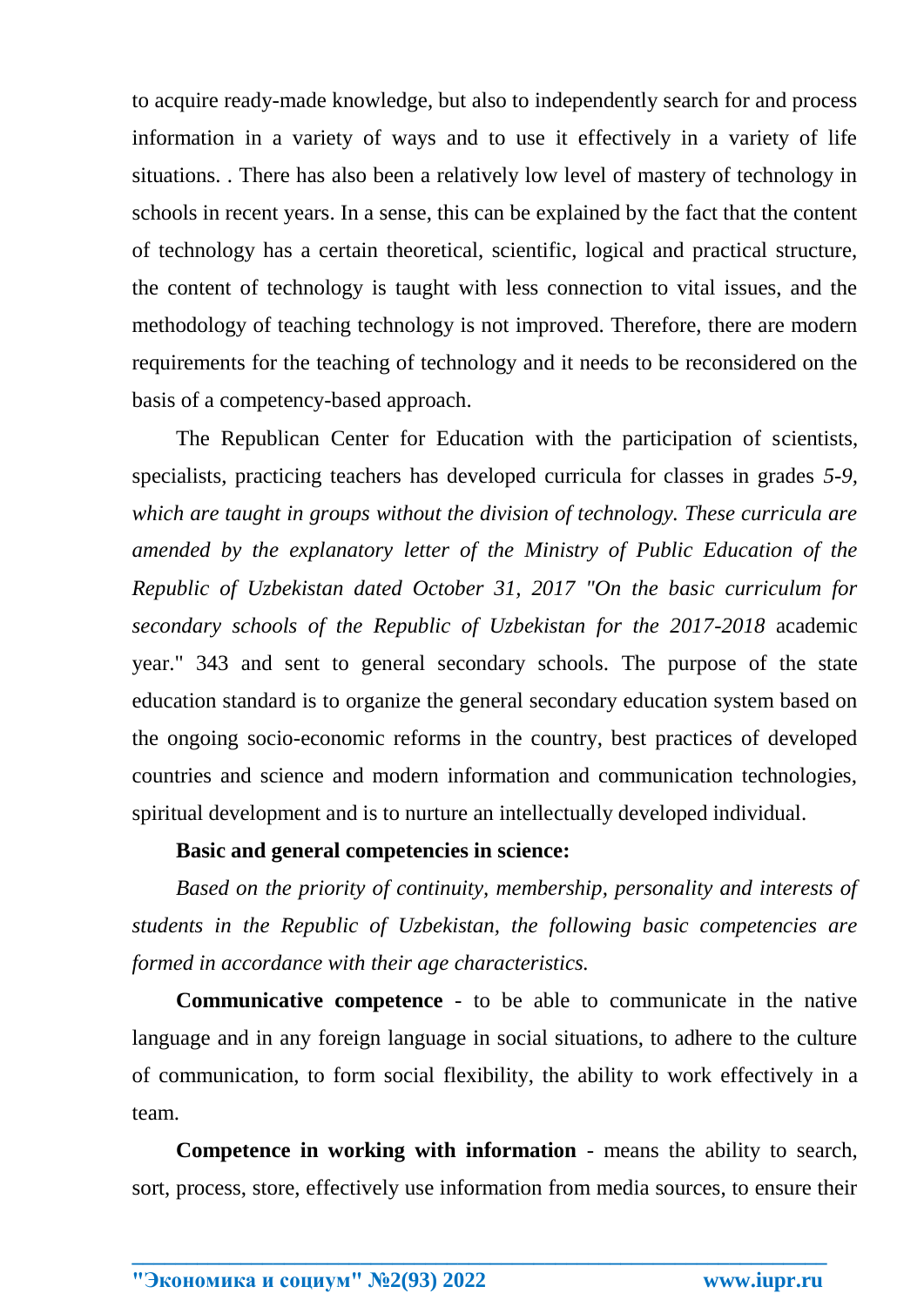security, to develop the ability to have a media culture.

**Self-development** competence is the continuous development of physical, spiritual, mental, intellectual and creative self, the pursuit of maturity, independent learning throughout life, cognitive skills and it involves the continuous enhancement of life experience independently, the ability to alternatively evaluate one's own behavior, and the ability to make independent decisions.

**Socially active civic competence** - the ability to feel involved in and actively participate in events, happenings and processes in society, to know their civic duties and rights, to comply with them, to have the ability to behave and have a legal culture in labor and civil relations implies

Students will also develop science competencies based on the content of each technology subject. **Including:**

*1. Knowledge of types of products and products, methods of their preparation and processing, competence in technological design and implementation.*

*2. Operational competence in performing psychomotor, functional, and practical activities.*

*3. Competence to choose the right and conscious profession, to enter into social relations.* 

*Why has the concept of competence been introduced into the technology education process?* The introduction of the concept of competence in the educational process eliminates the gap between the theoretical knowledge encountered in teaching practice to date and its application in practice, that is, when the student has theoretical knowledge, it is difficult to use it in problematic situations. This means that instead of the paradigm of knowledge, which is a priority in traditional education, the paradigm of the appropriate use of knowledge in problematic situations will become a priority paradigm.

While the concepts of "*competence" and "competence"* originally expressed the need for communication between different nationalities, today the education system directly encompasses its content and practical nature. The requirements of these concepts, the approach to the formation of basic, interdisciplinary and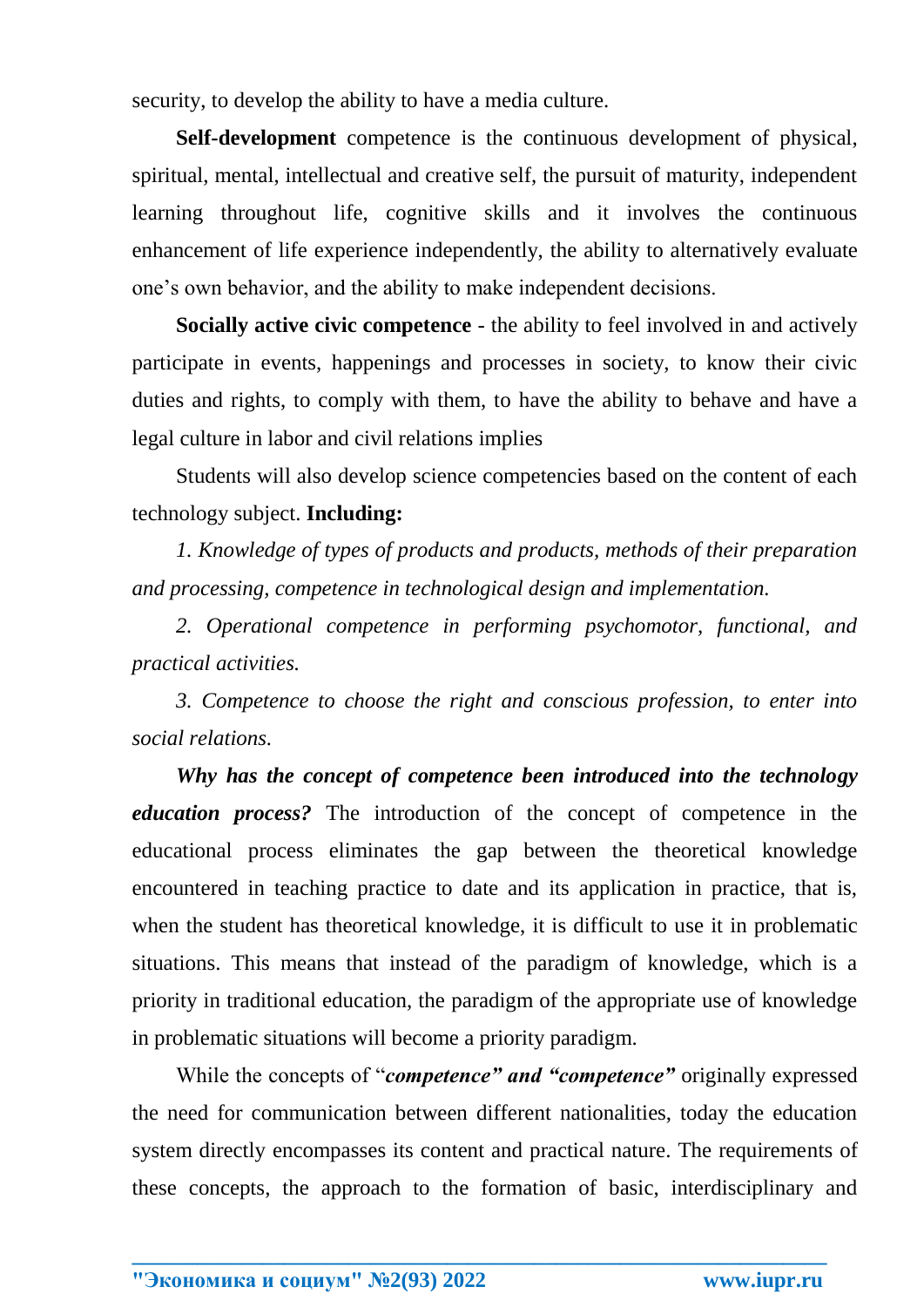interdisciplinary competencies in the education system have been developed in Europe for some time. The problem of the process of expressing and forming the structure of basic competencies in foreign countries has been considered in foreign theory and practice by S. Sho, B. Oskarsson, A. Shelton and others, mainly in vocational education. They see basic competence as, firstly, a broad range of professional qualities of an individual's activities, and, secondly, a *"tunnel"* connection of knowledge and skills in any professional and business activity, ie, in the first place, an emphasis on personality traits. , the second emphasizes that skill is a priority. N. Khomsky considers the concept of competence as a *"human ability to perform an activity",* and in the works of IAZimnyaya, YV Pryamikova competence is considered as a paradigm of education, the role of the teacher in the educational system, in the process of its organization while focusing on the subject is shown to be a solution to existing problems, and the relationship between educator and recipient needs to be radically changed. Most of the research has been done for students in the humanities, but not in the specific sciences.

A competency-based approach to education does not negate the paradigm of cognition, but makes it a secondary paradigm that is subject to the paradigm of being able to apply it in problem situations. But a student cannot put knowledge into practice without mastering it. In order to achieve the final result of the learning process, it is necessary to determine at the beginning of the learning process what competencies the student should have. Competency education aims not only to acquire a set of knowledge, but also to develop the ability to develop, understand and create an individual.

Based on the main purpose of teaching, a competent person is a literate person who is able to think independently and develop a culture of speech and communication. Therefore, society has a task to think in the student's personality, to understand the opinion of others and to be able to express the product of thought orally and in writing, that is, to develop independent and creative thinking. Therefore, in the process of mastering the subject, students are determined to acquire competencies based on the specifics and content of the subject. The teacher